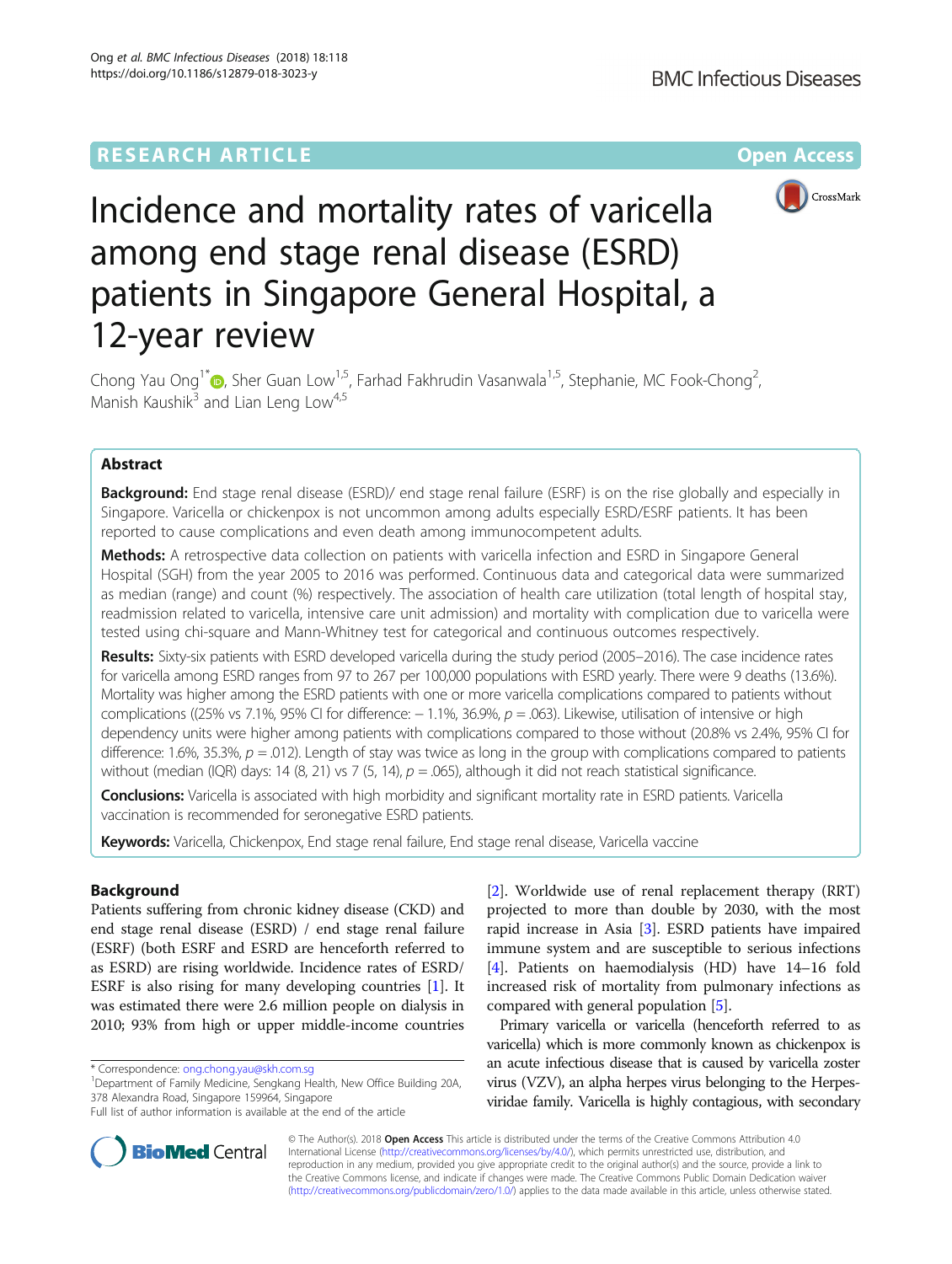household attack rate of over 90% [\[6](#page-5-0)]. Varicella zoster virus is transmitted mostly through airborne, and also by direct contact with vesicular fluids. Usually the course of the disease is benign; however it can lead to severe complications and mortality both in immunocompromised and immunocompetent patients as well. Clinical illness is mild for all immunocompetent hosts although disease severity increases with age. Adults have 10–20 fold increase in rates of varicella pneumonia and 3 to 17 fold higher rates of hospitalization for varicella or related complications [\[7](#page-5-0)]. The list of complications from varicella include pneumonia, pneumonitis, acute obstructive respiratory disease, encephalitis, meningitis, neutropenia, thrombocytopenia, Henoch Schonlein purpura, synovitis, Reye's syndrome, just to name a few. It can also result in secondary bacterial infections that manifest as sepsis, cellulitis, impetigo, abscesses, necrotizing fasciitis, and toxic skin syndrome. Reactivation of dormant varicella-zoster virus within dorsal root ganglia results in herpes zoster (shingles) or less commonly secondary varicella. This can manifests decades after the initial exposure [\[8\]](#page-5-0).

In Singapore, varicella considered an endemic disease. There were a total of 3987 attendances in polyclinics (health clinics) for chickenpox in 2014 and more than one third of the attendances (1378) were adults over 20 years old [[9\]](#page-5-0). It was reported that the annual incidence rate per 100,000 populations in Singapore was 636.1 in 1989 and 1355.7 in 1996. The annual incidence rates per 100,000 population was between 371 and 665.7 during the period 2002–2007. It is possible that the introduction of varicella vaccine to Singapore in 1996 had contributed to the declining trend [\[9](#page-5-0)]. From 1992 to 2011 in Singapore, there were 46 deaths due to varicella (chickenpox), mainly among adults and elderly.

Evidence published to date suggests that varicella vaccination are effective and safe in ESRD and patients on renal replacement therapy [\[10](#page-5-0)–[13](#page-5-0)]. Common adverse effects include redness, pain and swelling at the injection site, fever, headache, myalgia, nausea and itching. There have been several guidelines published internationally recommending varicella vaccination for ESRD or even CKD [[14](#page-5-0)–[17\]](#page-5-0). The Advisory Committee Immunization Practices (ACIP) recommends that all children and adults without evidence of immunity receive two doses of the vaccine; those who received only one dose of vaccine should receive a second dose [\[14](#page-5-0)].

However in Asia region, varicella vaccination in ESRD patients is not widely practiced due to lack of national or regional consensus guidelines. There have been no recommendations made by the local health authorities in Singapore on the role of varicella vaccination among those with ESRD. To our best knowledge, there are no published local data on the risk of VZV infection among ESRD patients. [[18](#page-5-0)]. Therefore this study was done to measure the case incidence rates, mortality and morbidity rates of varicella among ESRD patients in our local context.

## **Methods**

A retrospective data collection on patients with varicella infection and ESRD in Singapore General Hospital (SGH) from the year 2005 to 2016 was performed. Singapore is an island city-state off South-East Asia with dense population of 5.6 million (in 2016) within the  $719 \text{km}^2$  (277.6 sq. mi.). It has one of the most rapidly ageing population in Asia with increasing patients suffering from chronic diseases. Health care expenditure in Singapore projected to triple from S\$4 billion in 2011 to S\$12 billion in 2020 with 10,000 additional hospital beds required [[19](#page-5-0)]. SGH is the first and largest hospital in Singapore. SGH treats about half to twothirds of patients with ESRD and CKD in Singapore [\[4\]](#page-5-0).

The study period was defined from 1st January 2005 to 31st December 2016. The ethics approval was obtained from SingHealth Centralised Institutional Research Board (CIRB) (Reference: 2016/2780).

The inclusion criteria were patients with ESRD or ESRF or CKD Stage 5 – estimated Glomerular Filtration Rate  $(GFR)$  < 15 mL/min (regardless if the patient was on renal replacement therapy or on conservative management of patient' kidney failure) that contracted varicella infection during the study period of 2005–2016. Varicella infections included varicella without complication and complications such as pneumonia, varicella pneumonitis, varicella encephalitis, varicella meningitis, and other complications. Exclusion criteria were patients with herpes zoster (secondary varicella infection), varicella without underlying ESRD/ ESRF/CKD Stage 5 and patients with ESRD/ESRF/CKD Stage 5 but who did not develop varicella.

Electronic medical records were searched with the both International Classification of Diseases, ICD- 9 and ICD-10 codes [[20,](#page-5-0) [21](#page-5-0)]. ICD-9 codes for ESRD/ESRF/ CKD Stage 5 included these starting with 403.01, 403.11, 403.91, 404.02, 404.03, 04.12, 404.13, 404.92, 404.93, 581.x, 582.x, 583.0–583.7, 585.x, 586.x, 588.0, V42.0, V45.1, and V56.x. For ICD-10, we included codes starting with I12.0, I13.1, N18.5, N18.6, and Z99.2. As for varicella, codes starting with 052.x were used in ICD-9 and codes starting with B01.x were used in ICD-10.

Data was extracted by the department of information technology, SGH. Data was checked manually by three authors independently to ensure accuracy of the extraction. Initial data that does not fulfil the inclusion criteria or that fulfilled the exclusion criteria was excluded.

Data on demographics (age, sex, gender, ethnic group, and occupation), cardiovascular comorbidities (hypertension, diabetes, dyslipidaemia, ischaemic heart disease, coronary artery disease, peripheral vascular disease), and details of renal disease (years being diagnosed with ESRD/ ESRF, whether patient on renal replacement therapy, and modality of renal replacement therapy) were retrieved. Presence of previous varicella exposure was determined by serology test of positive varicella immunoglobulin G (IgG)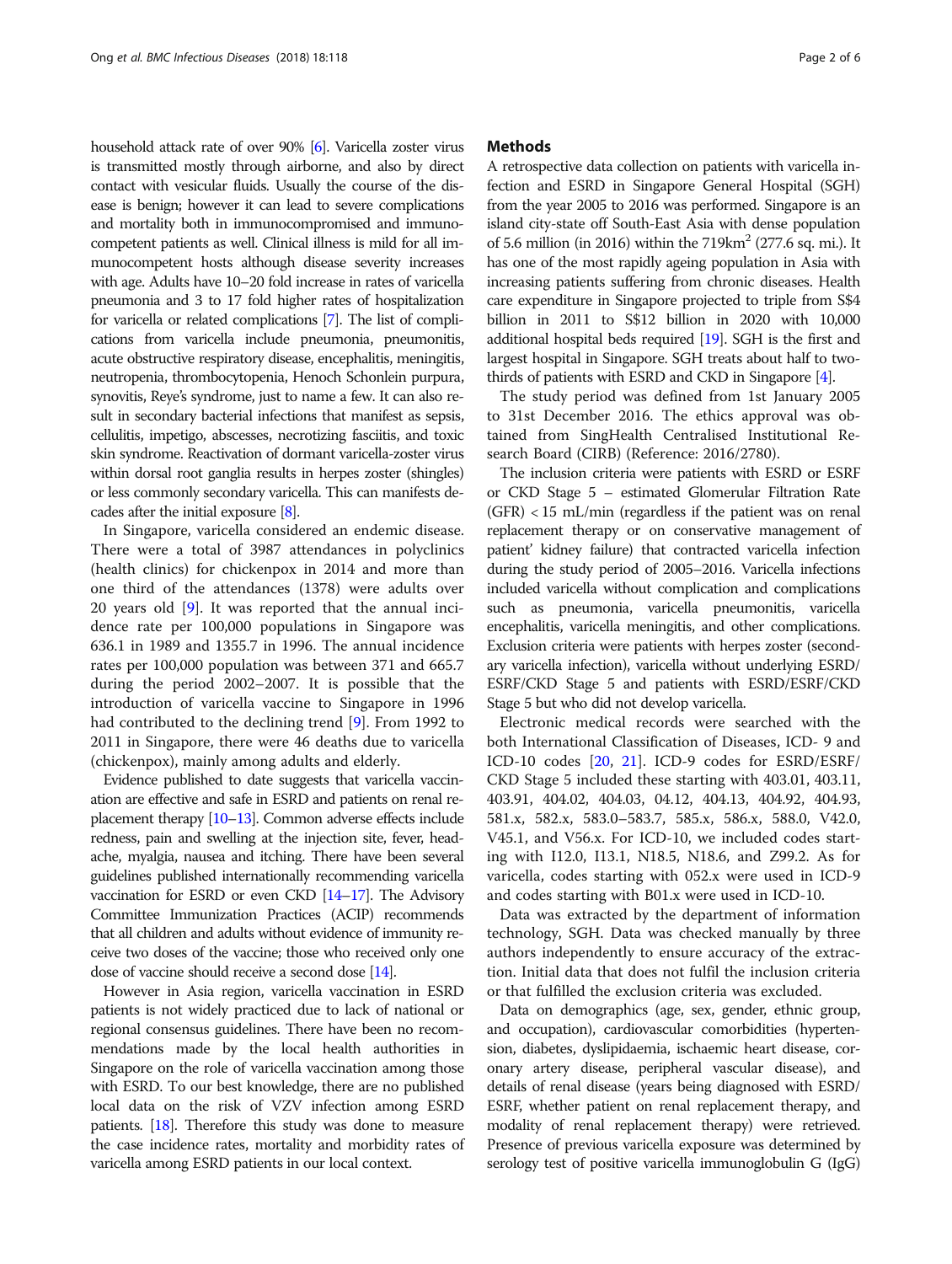during the presentation of varicella infection. Immunoglobulin M (IgM) was tested using Indirect Fluorescent Antibody (IFA) (IFA, Hemagen Diagnostic Incorporation, United States of America, USA) and IgG was tested using Enzyme Immunoassay (EIA) (EIA, HUMAN Diagnostics, Germany). Number of end organ complications caused by varicella infection, length of hospital stay (admission), length of intensive care or high dependency units (ICU/ HDU) stay, and readmissions were captured as a measure of burden of disease.

All statistical analysis was conducted using the International Business Machine Corporation (IBM) Statistical Package for Social Sciences (SPSS) version 24.0. Continuous data and categorical data were summarized as median (range) and count (%) respectively. The association of health care utilization (total length of hospital stay, readmission related to varicella, Intensive Care Unit (ICU) admission) and mortality with complication due to varicella were tested using chi-square and Mann-Whitney test for categorical and continuous outcomes respectively. Complication due to varicella was defined as 1 or more of the following complications: varicella encephalitis, varicella meningitis, varicella pneumonitis, hepatitis, varicella keratitis, and other varicella complications.

## Results

During the 12 year observation period (2005–2016), a total of 66 patients with ESRD were admitted to SGH for primary varicella infection. Patients had a median age of 53 years and were predominantly male (56.1%), Table 1. Three quarter of the patients were Chinese (77.3%). Most of the patients had existing cardiovascular co-morbidities: hypertension (87.9%), dyslipidaemia (66.7%), diabetes (30.3%), ischaemic heart disease (25.8%), and coronary artery disease (22.7%).

The median duration between diagnosis of ESRD and documented admission for primary varicella infection was 6 years. One patient developed varicella 19 years after being diagnosed with ESRD. Only 19 patients who developed varicella have documentation on prior VZV antibody status (i.e. VZV IgG positive or negative) on medical records during the index admission for varicella infection. Among the 19 patients, 8 (42.1%) were found to be seronegative (negative IgG- class antibodies), Table 1.

More than two-thirds (71%) had dialysis as the mode of renal replacement therapy, Table 1. 23 of the patients had renal transplantation (34.8%). Among the renal transplant recipients, 60.8% still has functioning kidney at the time of study. Among 23 renal transplanted recipients, 2 died (8.7%) during the 12-year review.

The case incidence rates for varicella among ESRD were low; ranging from 97 to 267 per 100,000 population per year. Mortality rate among patients with primary varicella on the background of ESRD was 13.6%. Among the nine patients that died of varicella, two were renal transplant recipients,

| Characteristics                                                                     | Summary statistics; count<br>(%) or median (range)<br>$(N = 66)$ |
|-------------------------------------------------------------------------------------|------------------------------------------------------------------|
| Age (in years)                                                                      | 53 (19, 89)                                                      |
| Gender                                                                              |                                                                  |
| Female                                                                              | 29 (43.9%)                                                       |
| Male                                                                                | 37 (56.1%)                                                       |
| Race                                                                                |                                                                  |
| Chinese                                                                             | 51 (77.3%)                                                       |
| Malay                                                                               | 12 (18.2%)                                                       |
| Indian                                                                              | $1(1.5\%)$                                                       |
| Others                                                                              | $2(3.0\%)$                                                       |
| Cardiovascular risk factors                                                         |                                                                  |
| Hypertension                                                                        | 58 (87.9%)                                                       |
| Diabetes                                                                            | 20 (30.3%)                                                       |
| Dyslipidaemia                                                                       | 44 (66.7%)                                                       |
| Ischaemic heart disease                                                             | 17 (25.8%)                                                       |
| Coronary artery disease                                                             | 15 (22.7%)                                                       |
| Number of years being ESRD before<br>onset of varicella. (available data $n = 37$ ) | $6(0-19)$                                                        |
| Dialysis (available data $n = 59$ )                                                 |                                                                  |
| Yes                                                                                 | 42 (71.1%)                                                       |
| No                                                                                  | 17 (28.9%)                                                       |
| Renal transplantation                                                               |                                                                  |
| Yes                                                                                 | 23 (34.8%)                                                       |
| No                                                                                  | 43 (65.2%)                                                       |
| Status post renal transplantation (available data $n = 23$ )                        |                                                                  |
| Functioning graft kidney                                                            | 14 (60.8%)                                                       |
| Failed graft                                                                        | 9 (39.2%)                                                        |
| Previous immunity (available data $n = 19$ )                                        |                                                                  |
| Yes (seropositive to VZV IgG)                                                       | 11 (57.9%)                                                       |
| No (seronegative to VZV IgG)                                                        | 8 (42.1%)                                                        |
| Length of stay (days)                                                               | 10 (2, 2555)                                                     |
| ICU/HD stay                                                                         |                                                                  |
| Yes                                                                                 | 6 (9.1%)                                                         |
| No                                                                                  | 60 (90.9%)                                                       |
| Death                                                                               |                                                                  |
| Yes                                                                                 | 9(13.6%)                                                         |
| No                                                                                  | 57 (86.4%)                                                       |
| Readmissions (within 30 days)                                                       |                                                                  |
| Yes                                                                                 | 55 (83.3%)                                                       |
| No                                                                                  | 11 (16.7%)                                                       |

four were haemodialysis patients, and the remainder three were not on any renal replacement therapy. Two demised patients had varicella encephalitis and pneumonia, two with varicella encephalitis, and two with varicella pneumonia.

|  |  |  |  | Table 1 Patient, clinical characteristics and complications |  |  |  |  |
|--|--|--|--|-------------------------------------------------------------|--|--|--|--|
|--|--|--|--|-------------------------------------------------------------|--|--|--|--|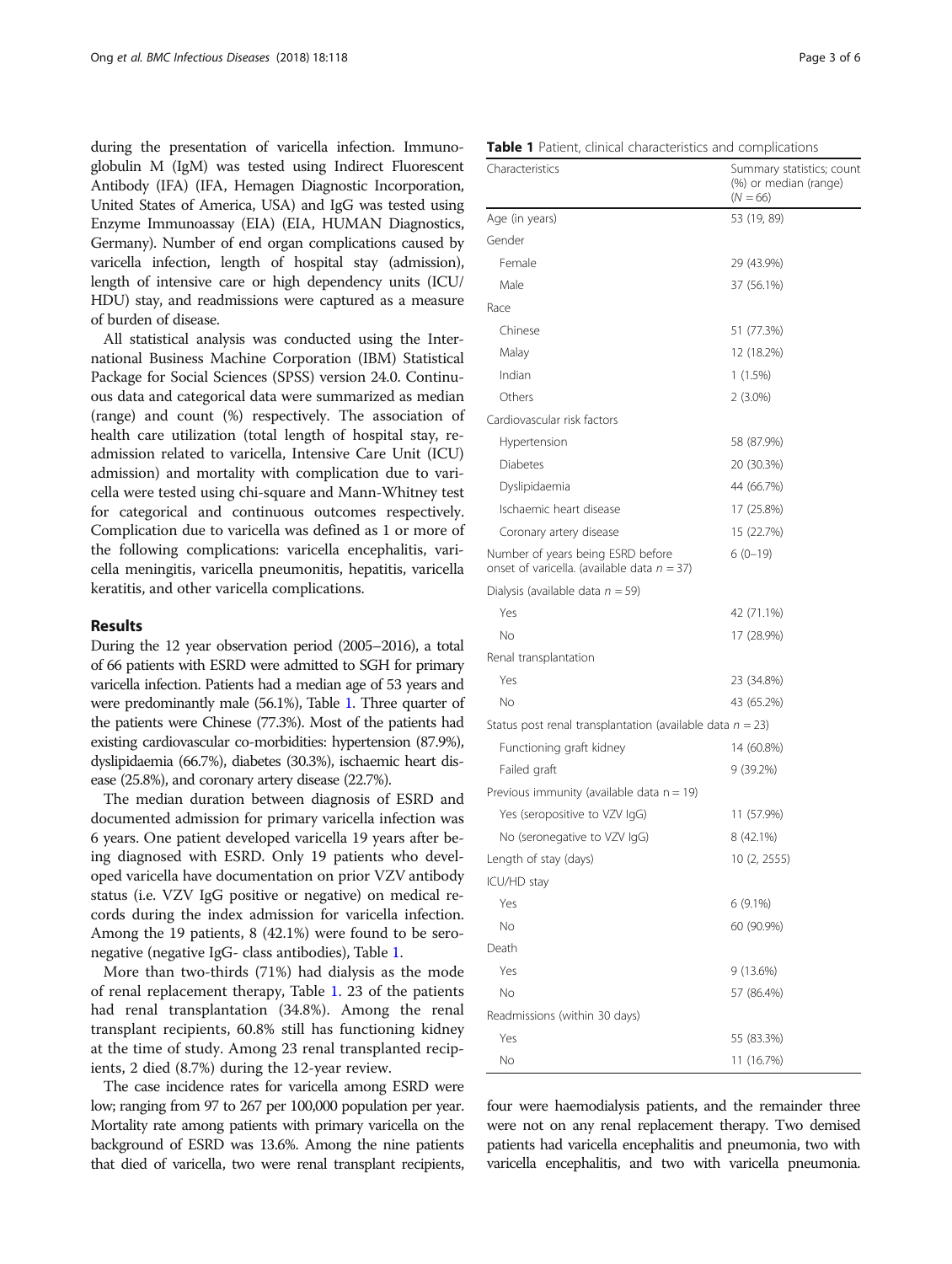During the study period, there were 81 reported deaths from varicella without ESRD. 11.1% of the patients who died of varicella had an underlying ESRD.

As for morbidities, 24 (36.4%) patients developed at least one complication from primary varicella (see Fig. 1). These included encephalitis, pneumonia or pneumonitis, and meningitis. 9% of the patients had admission either in the intensive care unit or high dependency unit. 83.3% of the patients had readmission within 30 days from varicella and non-varicella related illnesses. Median length of stay was 10 days. Length of stay was twice as long in the group with complications compared to patients without (Table [2\)](#page-4-0).

## **Discussion**

We found that primary varicella infection resulted in a significant morbidity and mortality among patients with ESRD. Overall mortality rate among this inpatient group of patients was 13.6%. Deaths were higher among patients with one or more system involvement compared to those who had none. As for morbidity, the utilisation of higher degree of care support was evident given that those with one or more organ system involvement had more admissions into the intensive care unit (ICU) and high dependency unit (HDU). Patients with one or more organ system involvement stayed longer in hospital compared to those without complications although this was not significant statistically.

The demographics of our patients with ESRD and varicella was similar to the national demographics [\[4](#page-5-0)]. Slightly more than half of the patients were male which is comparable to national data. The predominant race in



this group of patients is the Chinese which is comparable to national data; 77.3% vs 65.3–72% [\[4\]](#page-5-0).

Our mortality rate obtained was consistent with Fehr's findings (2002) where mortality rates of varicella among renal allograft recipients were 22% after 1990 [\[22\]](#page-5-0). Prior to the introduction of acyclovir the overall mortality rates was 34% [\[22\]](#page-5-0). One ten year retrospective analysis of renal allograft patients showed that varicella associated with an increased mortality of 13.4% [[23](#page-5-0)]. To our knowledge and review of literature, there were no reports on mortality rates among patients with ESRD on dialysis and ESRD not on renal replacement therapy for direct comparison. Most varicella patients died of multiorgan failure (from hepatitis, encephalitis, pneumonitis, and disseminated intravascular coagulation) [\[24](#page-5-0)–[27](#page-5-0)], and respiratory failure [\[28\]](#page-5-0).

There was no similar data on case incidence of varicella among ESRD patients obtained from literature. Case incidence of varicella among renal allografts recipients has been reported at 0.84 to 1% [[24](#page-5-0), [25](#page-5-0)].

Although the available data for previous immunity (VZV IgG) among the infected patients was small  $(n =$ 19), VZV seronegative of 42% is not much different from results from literature. Rodriguez reported eight patients with varicella infection; of whom four (50%) were tested negative for VZV IgG [\[25\]](#page-5-0). Similarly, Abad et al. reported a baseline serology of 32 cases with disseminated varicella among renal transplant patients; of which 59.4% were seronegative [\[29](#page-5-0)].

At present we have no data on the prevalence of VZV seropositivity among non-varicella infected ESRD patients. Published reports revealed that among candidates or recipients of renal transplant (without varicella); the prevalence of seronegative patients were much lower at 2.1 to 9.8% [[12](#page-5-0), [13](#page-5-0)]. The 2010 National Health Survey using residual blood samples from healthy volunteered adults (comorbidities unknown) showed that seroprevalance of varicella antibodies among adults (17–79 years old) in Singapore was around 88% [\[29\]](#page-5-0). In view that ESRD patients are at higher risk due to their immunocompromised state, we should aim for a seroprevalance (positive IgG) among ESRD patients that is similar to the 88% among healthy adult community in Singapore [\[30](#page-5-0)] or even more in view that their immunocompromised state.

## Limitations and future plans

The main limitation of this study was the lack of complete documented data from retrospective study as it is wholly dependent on the thoroughness of the discharge summary which is usually done by the junior doctors. These information included the occupation of the patients, the underlying cause leading to ESRD/ESRF, previous immunity to varicella. The degree of complications and organ system involvement could also be underreported if it was not dedicatedly reported in the diagnosis column by the managing team. We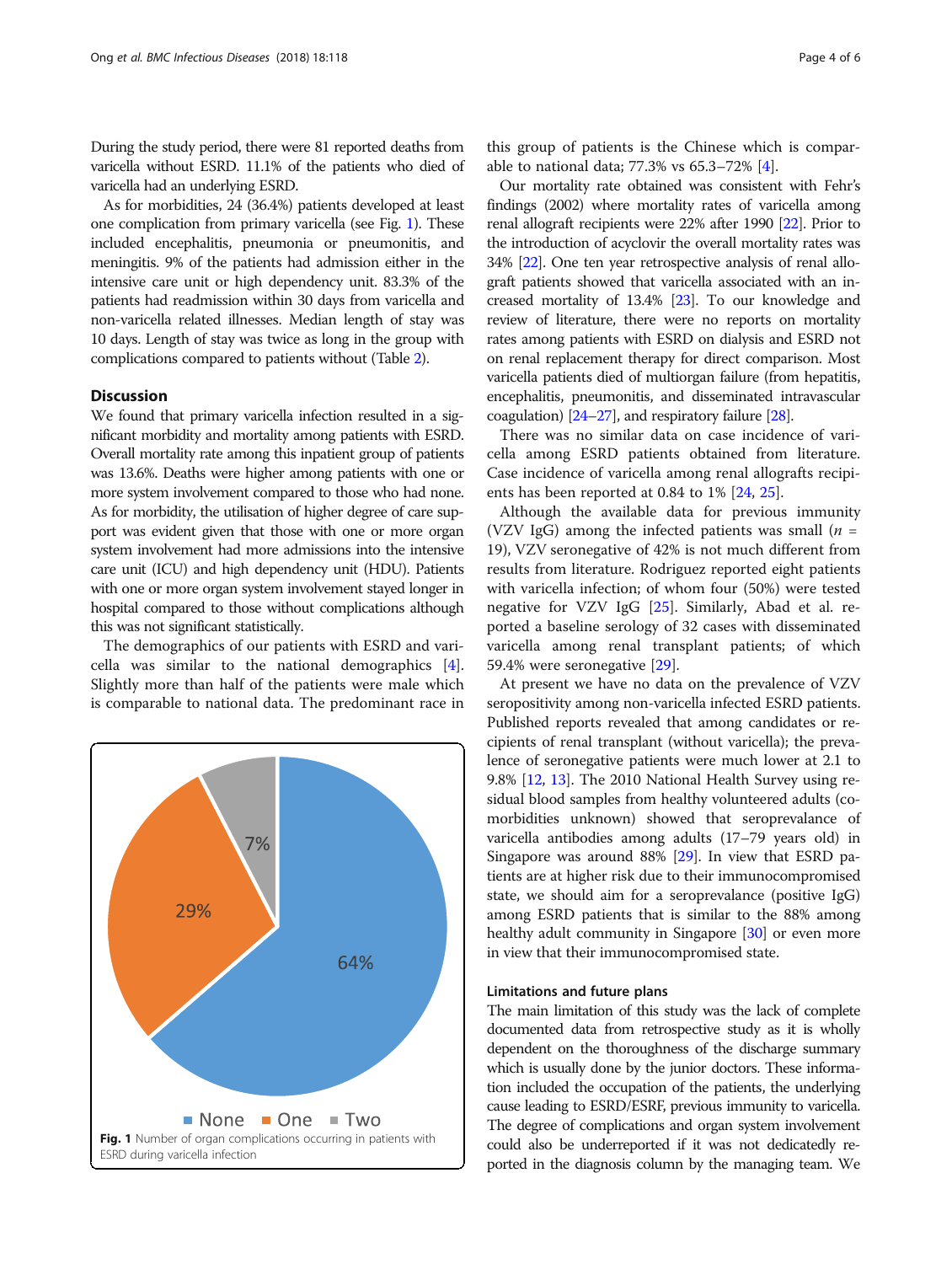<span id="page-4-0"></span>**Table 2** Association of varicella complication with outcomes. Table 2 shows that death (25% vs 7.1%,  $p = .042$ ) and intensive care unit (ICU) or high dependency (HDU) admissions (20.8% vs 2.4%,  $p = .012$ ) and, total length of hospital stay (median days: 14 vs 7,  $p = 0.065$ ) were higher among the ESRD patients with 1 or more complications arising from varicella infection compared to patients with no complication

| Outcome                                                    | Complication (Cx)<br>from varicella infection |                | Difference in outcome<br>(Cx group - No Cx group) | $p$ -value                           |  |
|------------------------------------------------------------|-----------------------------------------------|----------------|---------------------------------------------------|--------------------------------------|--|
|                                                            | No $(N = 42)$                                 | Yes $(N = 24)$ |                                                   |                                      |  |
| ICU/ High dependency                                       | $1(2.4\%)$                                    | 5 (20.8%)      | 18.4% (1.6%, 35.3%)                               | 0.012                                |  |
| Death from varicella admission                             | $3(7.1\%)$                                    | 6(25%)         | 17.9% (-1.1%, 36.9%)*                             | 0.042 (0.063 by Fisher's Exact test) |  |
| Total length of stay in hospital (days), median, [IQR]     | 7[5,14]                                       | 14[8, 21]      | ΝD                                                | 0.065                                |  |
| Readmission related to varicella admission, within 30 days | 14 (33.3%)                                    | 6(25%)         | $-8.3\%$ ( $-30.8\%$ , 14.1%)                     | 0.479                                |  |

IQR; Interquartile Range

\*95% CI was computed by exact test

ND; mean difference (95%CI) not done as median is reported instead of mean

minimised this limitation by a thorough check of both the electronic medical records and discharge codes.

The second limitation is that the data collected was from a single centre study. However, the Singapore General Hospital treats the majority of renal patients in Singapore (up to 65.4%) and our patient demographics was similar to the national demographics for ESRD patients. In future studies, pooling of data from other major centres in Singapore looking after renal patients would give a more comprehensive information of varicella infection among ESRD patients in Singapore.

Cost analysis studies is yet to be done to accurately quantify the full extent of morbidity among this group of patients. Despite having chronic disease of ESRD, most of the patients were still working adults. Admission from varicella definitely indirectly incur major impacts such as absences from work, loss of income, and effect on other family members having need to take time out to take care of patients being hospitalised.

#### Implications for clinical practice

ESRD patients are immunocompromised, and renal transplantation recipients require immunotherapy agents. Therefore patients with ESRD are highly susceptible for communicable disease. It is not uncommon for the patients to contract primary varicella infection. Once infected, varicella has been proven to be highly lethal disease; more than one in eight will succumbed to fatality from varicella infection. Whilst in other more developed countries, varicella vaccination has been introduced as national immunisation schedule leading increased immunity, this is not so with Singapore. We therefore recommend that screening of previous immunity to be carried out among patients with ESRD, regardless of their status of renal replacement therapy be it for renal transplant or not. Those who have no previous immunity to varicella should be given two doses of live attenuated varicella vaccine.

Family physicians in Singapore treat the largest pool of patients in the country. Advocating vaccinations for example pneumococcal, influenza, and human papillomavirus

to the group of patients has always being in the sphere of primary care duties of family physicians. This should be extended to include varicella vaccination to the end stage renal disease patients in view of the significant morbidity and mortality of varicella infection to this group of patients.

## Conclusions

In our study, we found that ESRD patients had significant morbidity and mortality associated with primary varicella infection. ESRD patients should be screened for immunity to varicella and those without immunity to varicella considered for varicella vaccination, in accordance to well-established international guidelines.

#### Abbreviations

CI: confidence interval; CKD: chronic kidney disease; EIA: enzyme immunoassay; ESRD: end stage renal disease; ESRF: end stage renal failure; GFR: glomerular filtration rate; HD: haemodialysis; HDU: high dependency unit; IBM: International Business Machine Corporation; ICD: International Classification of Diseases; ICU: intensive care unit; IFA: indirect fluorescent antibody; IgG: immunoglobulin G; IgM: immunoglobulin M; IQR: interquartile range; km<sup>2</sup>: kilometre square; min: minute; ml: millilitre; n: number; p: p-value RRT: replacement therapy; SGH: Singapore General Hospital; USA: United States of America; vs: versus; VZV: varicella zoster virus

#### Acknowledgements

We would like to thank Sia Guo Long from Department of Information Technology, Singapore General Hospital for extracting the data.

#### Funding

Not applicable.

#### Availability of data and materials

The datasets used and/or analysed during the current study are available from the corresponding author on reasonable request but restrictions apply to the availability of these data.

#### Authors' contributions

LSG, FFV and LLL checked the accuracy of the data. OCY drafted the manuscript. SFMC did the statistical analysis. LLL, MK, LSG and FFV participated in the editing of the manuscript. All authors read and confirmed the final draft.

#### Ethics approval and consent to participate

The ethics approval was obtained from SingHealth Centralised Institutional Research Board (CIRB Ref: 2016/2780). The need for consent was formally waived by the ethics committee in CIRB.

## Consent for publication

Not applicable.